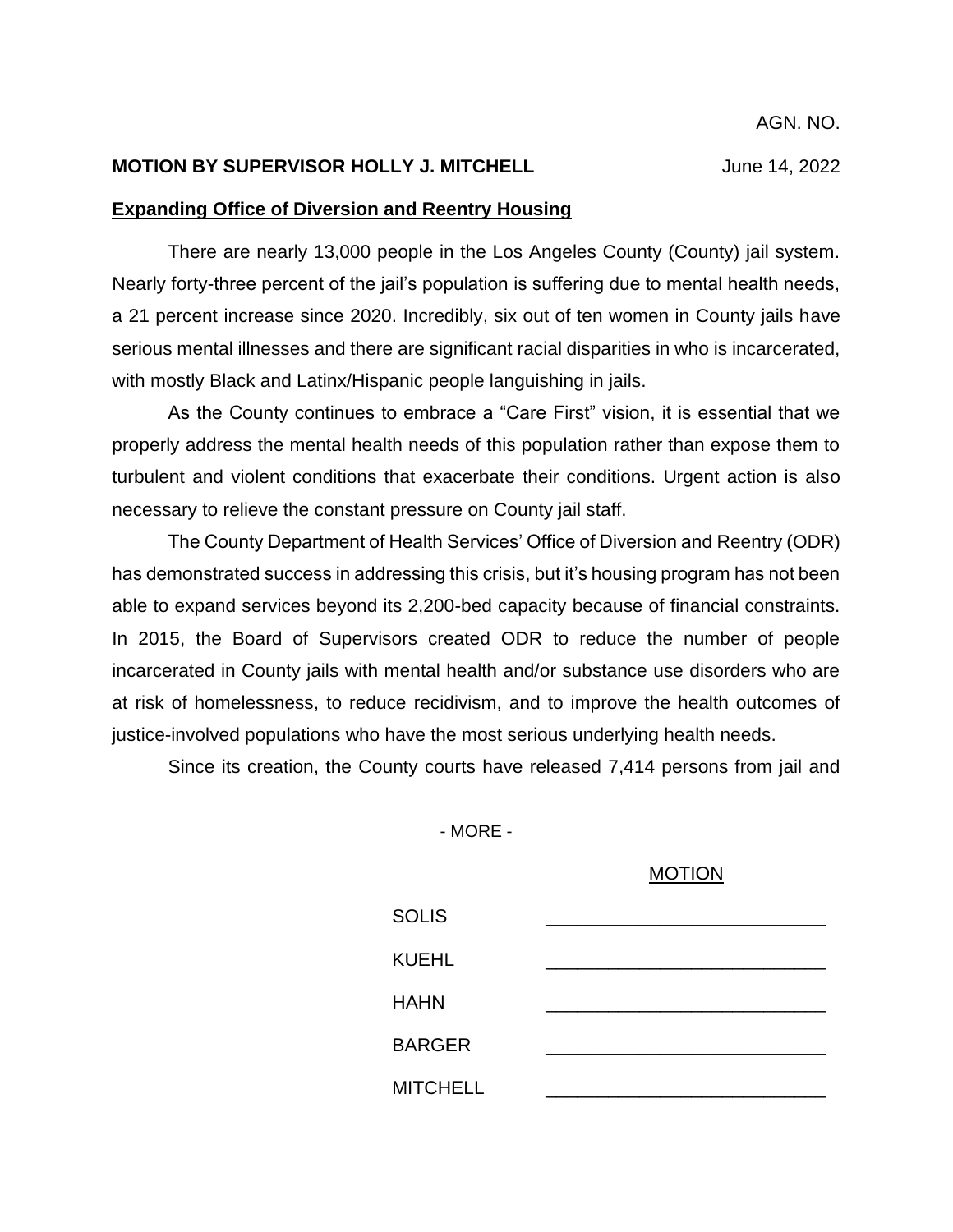## MOTION BY SUPERVISOR HOLLY J. MITCHELL June 14, 2022 Page 2

into ODR's care where they have received community-based treatment and various types of supportive housing programs. (See Attachment A). A 2020 RAND study determined that 61 percent of individuals in County jails – more than 3,600 people – are candidates for diversion. Another RAND Corporation study of ODR's Supportive Housing Program found that 91 percent of its clients had stable housing after six months; 74 percent had stable housing after twelve months; and 86 percent had no new felony convictions after a year.

Numerous studies have confirmed that ODR's programming is successful at stabilizing persons with serious mental illness so that they can safely live in the community. In turn, by stabilizing people with serious mental illness who so often cycle between jails and homelessness, ODR's housing model provides targeted resources to reduce housing instability for this high needs population. In addition, preliminary results of a study by UCLA of 962 ODR clients show that their medical and mental health hospitalization and emergency department visit rates decreased dramatically after they enrolled in ODR programs (See below).

Table 2. Medical Health Utilization Rate (per 100,000 clients) in pre and post 12 Months of Enrollment

| Variable                                                      | In pre 12 months | In post 12 months |
|---------------------------------------------------------------|------------------|-------------------|
| <b>Number of hospitalizations (per</b><br>100,000 clients)    | 156.128          | 63.454            |
| <b>Number of ED visits (per</b><br>100,000 clients)           | 313,092          | 116,896           |
| <b>Number of primary care visits</b><br>(per 100,000 clients) | 92.200           | 199.249           |
| Number of specialty visits (per<br>100,000 clients)           | 59.888           | 92,490            |

Table 3. Mental Health Utilization Rate (per 100,000 clients) in pre and post 12 Months of Enrollment

| Variable                                                          | In pre 12 months | In post 12 months |
|-------------------------------------------------------------------|------------------|-------------------|
| <b>Number of hospitalizations (per</b><br><b>100,000 clients)</b> | 71.587           | 20.775            |
| <b>Number of ED visits (per</b><br>100,000 clients)               | 56.546           | 17.271            |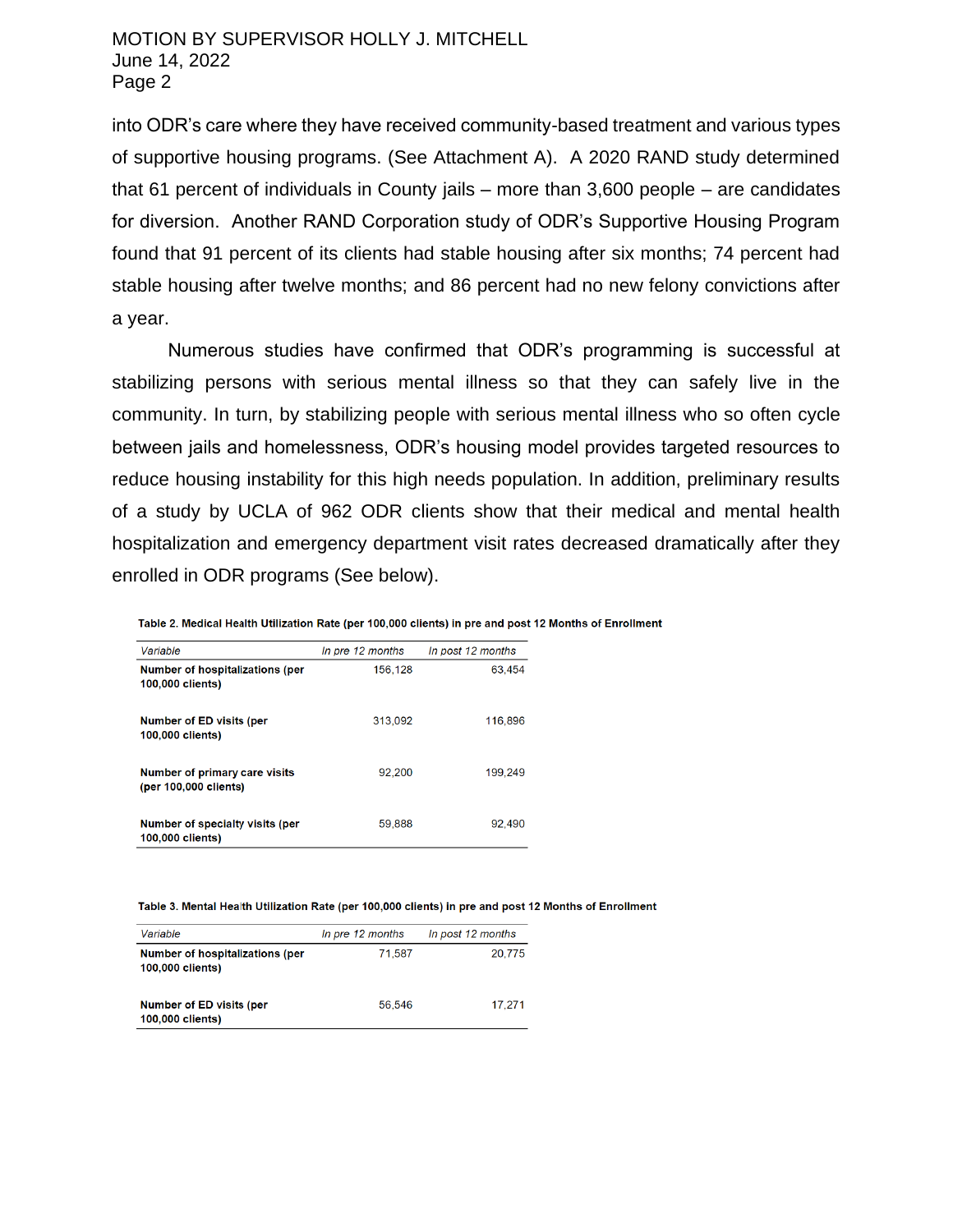## MOTION BY SUPERVISOR HOLLY J. MITCHELL June 14, 2022 Page 3

ODR recently demonstrated its ability to quickly scale up its programs and services in response to the COVID-19 pandemic. ODR and its community-based partners, with the support of one-time federal COVID-19 response funding, quickly diverted and housed 211 individuals who were released from County jails and provided thousands of individuals with wraparound reentry services. As a result, many vulnerable residents were diverted from homelessness and removed from an environment where they were at high risk of becoming infected with the COVID-19 virus.

Despite the demonstrated efficacy of the ODR model and numerous efforts to develop a funding road map, including motions in [May 2019,](http://file.lacounty.gov/SDSInter/bos/supdocs/135516.pdf) in [July 2020,](http://file.lacounty.gov/SDSInter/bos/supdocs/146940.pdf) and in [June](http://file.lacounty.gov/SDSInter/bos/supdocs/159327.pdf)  [2021,](http://file.lacounty.gov/SDSInter/bos/supdocs/159327.pdf) sufficient funding has not been identified to scale up diversion efforts to keep pace with the growing need. On April 28, 2022, the Mental Health Commission voted to strongly recommend that the Department of Mental Health (DMH) allocate \$25 million a year in Mental Health Services Act (MHSA) funds to support ODR services to MHSA-eligible clients. DMH Program and Finance staff are still evaluating this proposal.

The Chief Executive Officer (CEO) has previously been tasked with providing recommendations to secure ongoing funding to maintain ODR's work for existing clients and to address the impending "fiscal cliff" it faces when current one-time funds are fully expended. Although the \$30 million of funding the CEO recommended for the 2022-23 fiscal year is a great step, it does not address ODR's \$29 million deficit and allow ODR to further expand its services.

# **I THEREFORE MOVE THAT THE BOARD OF SUPERVISORS:**

- 1. Instruct the Chief Executive Officer (CEO) to report back in writing during the Fiscal Year (FY) 2022-23 Supplemental Budget to recommend a process for identifying ongoing funding sufficient to expand the County-funded Office of Diversion and Reentry (ODR) Housing program by at least 500 additional beds, increasing the number of ODR Housing program beds to 2,700 (above what is currently feasible with existing ODR resources) by July 1, 2023, with consideration for funding sources including, but not limited to, AB 109 and Net County Cost.
- 2. Instruct the CEO, in collaboration with the Interim Director of ODR and other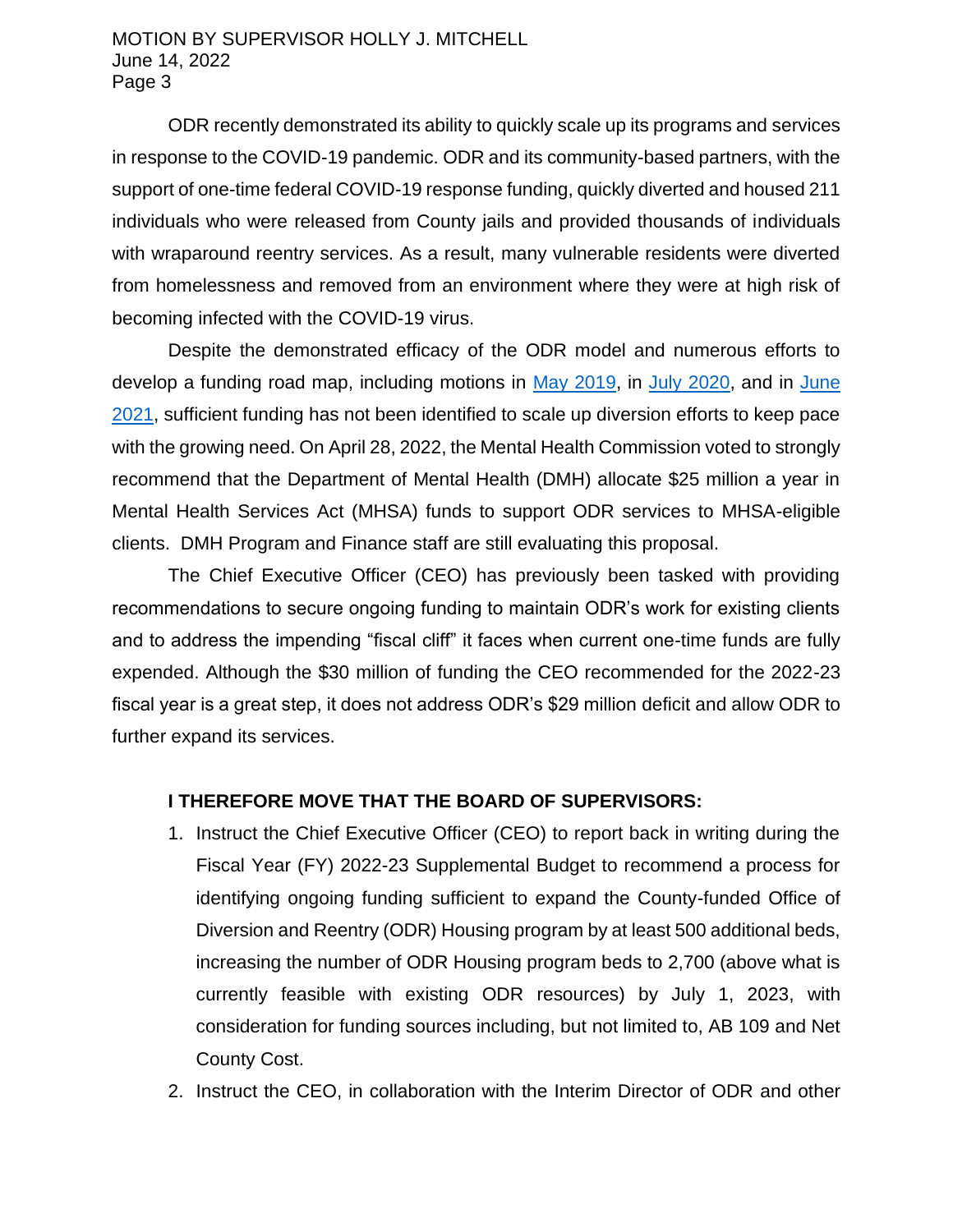relevant stakeholders, to report back in writing during FY 2023-24 Recommended Budget with funding recommendations for expanding ODR Housing and expanding community based mental health care, including a discussion of what funding sources are available. This report should:

- a. Include funding recommendations for expanding ODR Housing by 1,000 additional beds in FY 2023-24, increasing the total number of ODR Housing program beds to 3,700.
- b. Include funding recommendations for increasing capacity by at least 3,600 beds for community-based mental healthcare, increasing the total number of ODR Housing program beds to 5,800; and 400 beds for individuals with serious medical, substance use disorder and/or other housing needs.

 $#$   $#$   $#$ 

(JM/YV/CAS)